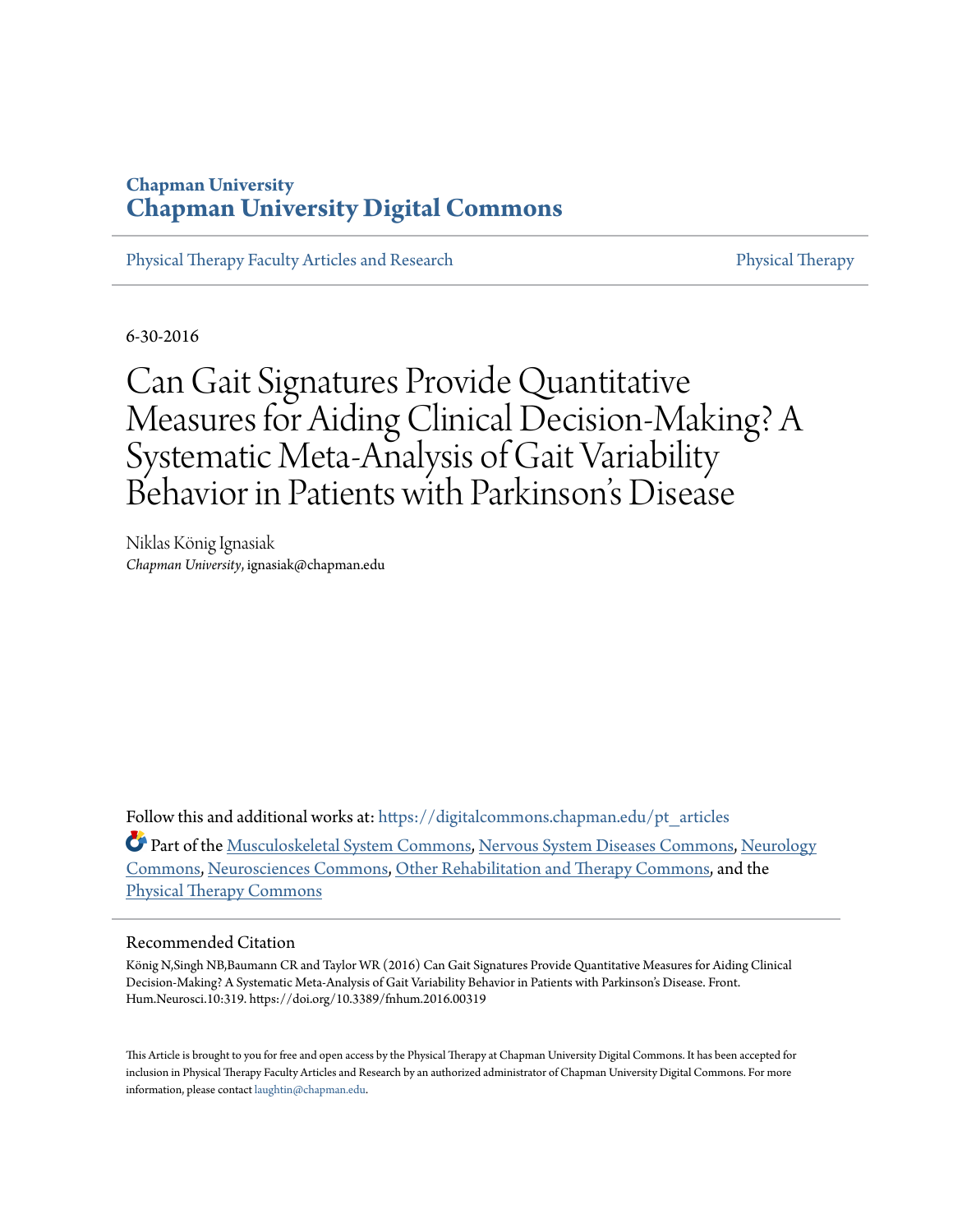## Can Gait Signatures Provide Quantitative Measures for Aiding Clinical Decision-Making? A Systematic Meta-Analysis of Gait Variability Behavior in Patients with Parkinson's Disease

#### **Comments**

This article was originally published in *Frontiers in Human Neuroscience*, volume 10, in 2016. [DOI: 10.3389/](https://doi.org/10.3389/fnhum.2016.00319) [fnhum.2016.00319](https://doi.org/10.3389/fnhum.2016.00319)

**Creative Commons License**

 $\odot$   $\odot$   $\odot$ 

This work is licensed under a [Creative Commons Attribution 4.0 License.](https://creativecommons.org/licenses/by/4.0/)

**Copyright** The authors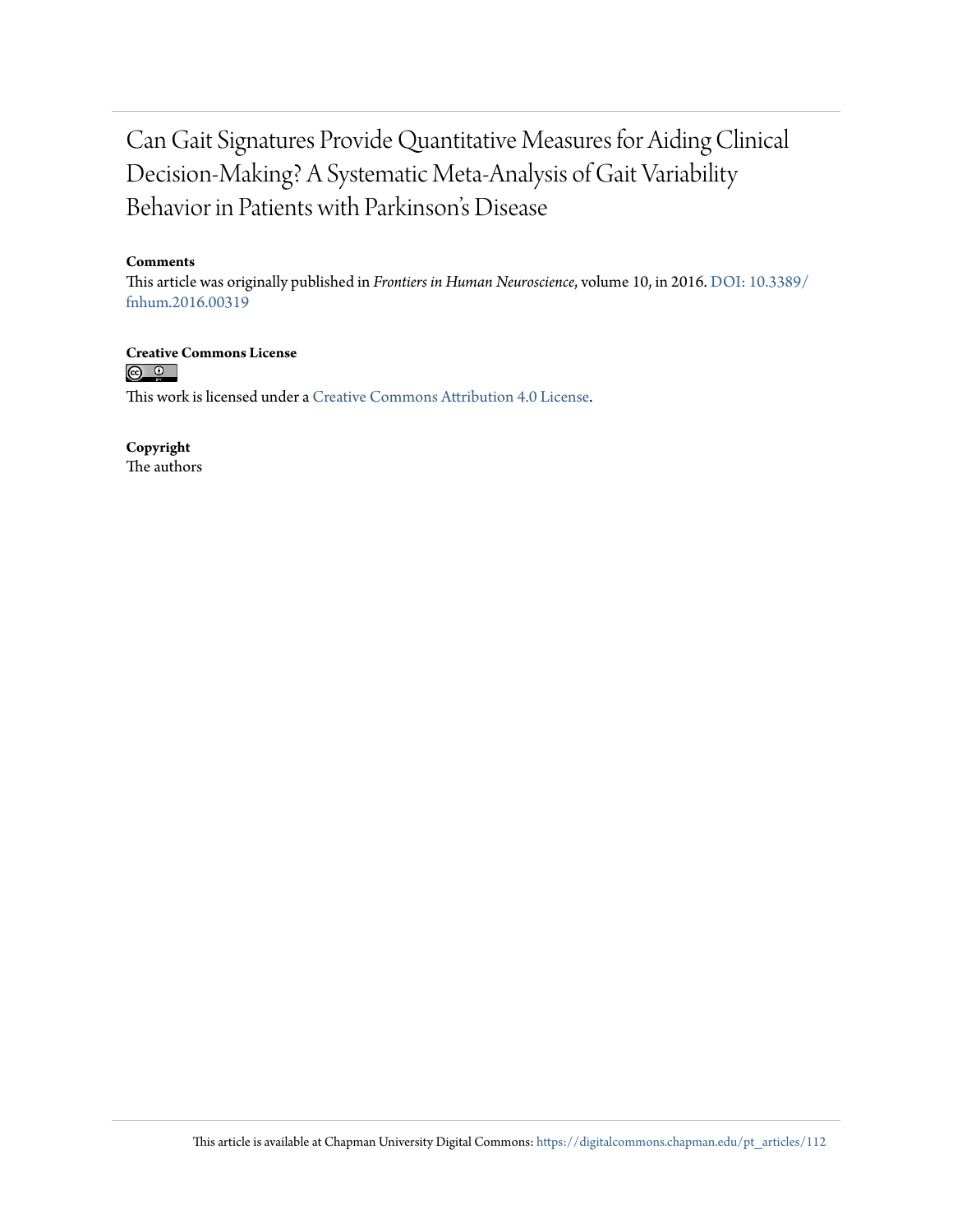



# Can Gait Signatures Provide Quantitative Measures for Aiding Clinical Decision-Making? A Systematic Meta-Analysis of Gait [Variability Behavior in Patients with](http://journal.frontiersin.org/article/10.3389/fnhum.2016.00319/abstract) Parkinson's Disease

#### [Niklas König](http://loop.frontiersin.org/people/288983/overview)1, [Navrag B. Singh](http://loop.frontiersin.org/people/350976/overview)1, Christian R. Baumann<sup>2</sup> and [William R. Taylor](http://loop.frontiersin.org/people/349610/overview)1\*

<sup>1</sup> Department of Health Sciences and Technology, Institute for Biomechanics, Swiss Federal Institute of Technology in Zurich (ETHZ), Zürich, Switzerland, <sup>2</sup> Department of Neurology, University Hospital Zürich, University of Zürich, Zürich, Switzerland

**OPEN ACCESS** 

#### Edited by:

Olivier Darbin, University of South Alabama, USA

#### Reviewed by:

Annalisa Setti, University College Cork, Ireland Sue Lord, Newcastle University, UK

> \*Correspondence: William R. Taylor [taylorb@ethz.ch](mailto:taylorb@ethz.ch)

Received: 12 April 2016 Accepted: 13 June 2016 Published: 30 June 2016

#### Citation:

König N, Singh NB, Baumann CR and Taylor WR (2016) Can Gait Signatures Provide Quantitative Measures for Aiding Clinical Decision-Making? A Systematic Meta-Analysis of Gait Variability Behavior in Patients with Parkinson's Disease. Front. Hum. Neurosci. 10:319. doi: [10.3389/fnhum.2016.00319](http://dx.doi.org/10.3389/fnhum.2016.00319)

A disturbed, inconsistent walking pattern is a common feature of patients with Parkinson's disease (PwPD). Such extreme variability in both temporal and spatial parameters of gait has been associated with unstable walking and an elevated prevalence of falls. However, despite their ability to discretise healthy from pathological function, normative variability values for key gait parameters are still missing. Furthermore, an understanding of each parameter's response to pathology, as well as the inter-parameter relationships, has received little attention. The aim of this systematic literature review and meta-analysis was therefore to define threshold levels for pathological gait variability as well as to investigate whether all gait parameters are equally perturbed in PwPD. Based on a broader systematic literature search that included 13′195 titles, 34 studies addressed Parkinson's disease, presenting 800 PwPD and 854 healthy subjects. Eight gait parameters were compared, of which six showed increased levels of variability during walking in PwPD. The most commonly reported parameter, coefficient of variation of stride time, revealed an upper threshold of 2.4% to discriminate the two groups. Variability of step width, however, was consistently lower in PwPD compared to healthy subjects, and therefore suggests an explicit sensory motor system control mechanism to prioritize balance during walking. The results provide a clear functional threshold for monitoring treatment efficacy in patients with Parkinson's disease. More importantly, however, quantification of specific functional deficits could well provide a basis for locating the source and extent of the neurological damage, and therefore aid clinical decision-making for individualizing therapies.

Keywords: gait variability, walking balance, dynamic stability, systematic review, meta-analysis, quality of movement, rhythmicity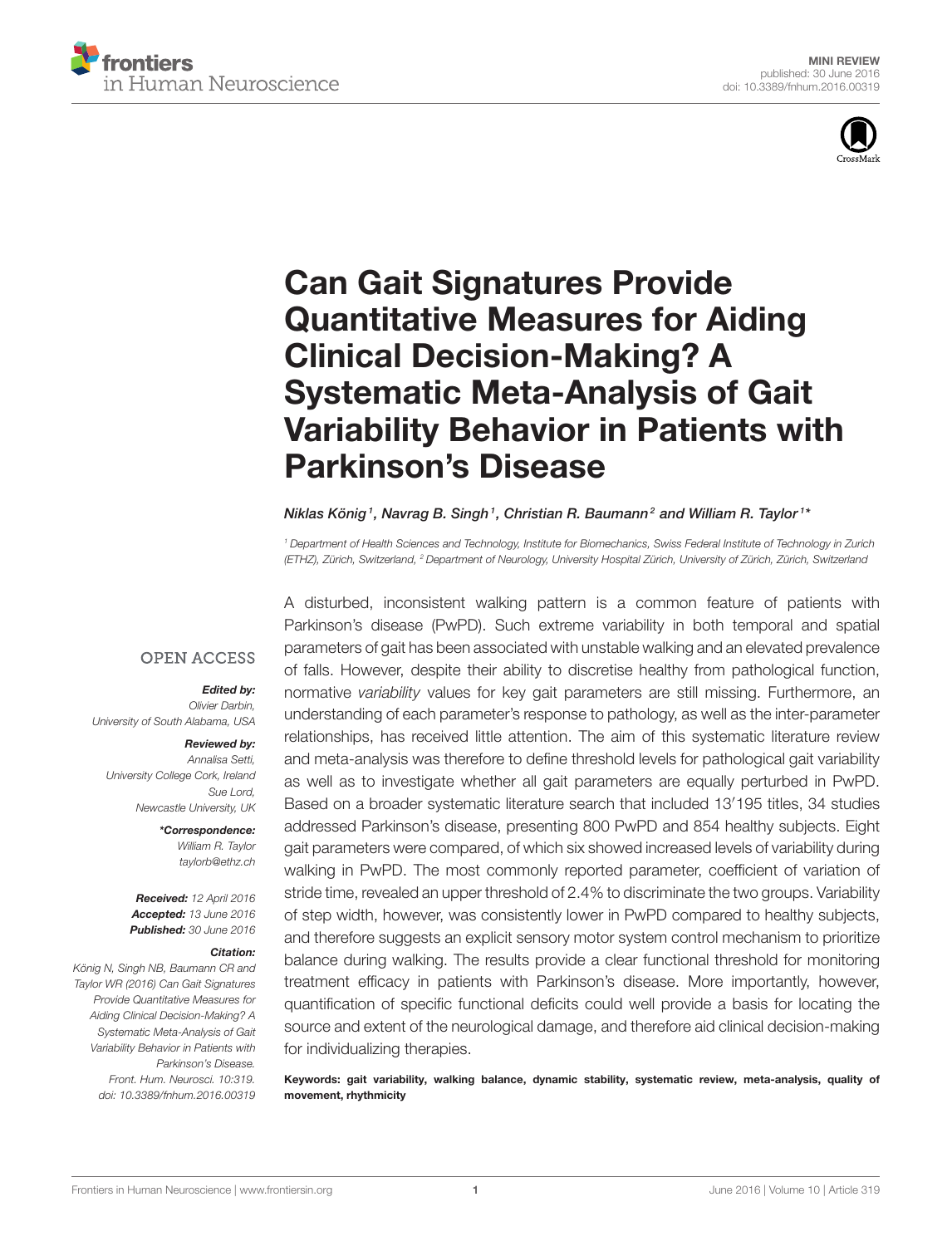## INTRODUCTION

Disturbance of normal walking patterns, caused by symptoms such as akinesia and loss of postural reflexes, is a wellacknowledged problem in patients with Parkinson's disease (PwPD) [\(Hausdorff, 2009\)](#page-7-0). With the progression of the disease, balance, gait, and mobility are increasingly impaired, causing a loss of independence, and consequently a reduction in the quality of life [\(Damiano et al., 1999;](#page-7-1) [Ellis et al., 2011\)](#page-7-2). This loss of function, mobility, and independence is associated with further complications such as cognitive impairments, sleep disorders [\(Imbach et al., 2012\)](#page-7-3), depression, cardiovascular diseases (Ton et al., [2010,](#page-8-0) [2012\)](#page-8-1), and injuries and fatalities [\(Balash et al., 2005\)](#page-7-4). Despite established pharmaceutical and surgical therapies for treating motor symptoms in PwPD, the disease poses immense challenges for clinicians to identify the disease onset at an early time point, provide a long-term objective evaluation and monitoring of therapies, but also to quantify differences between therapies.

Although, a number of recognized biomarkers for the clinical identification and evaluation of Parkinson's disease (PD) exist [\(Andersen et al., 2016;](#page-7-5) [Salat et al., 2016\)](#page-8-2), objective methods to measure human movement have become increasing available, and now provide the potential to complement clinical decisionmaking [\(Lord et al., 2011a,](#page-7-6) [2013\)](#page-7-7). In an attempt to translate parameters derived from kinematics into an understanding of movement quality, several measures of both spatial and temporal gait have been investigated: summary measures based on the statistical mean (e.g., mean stride length; [Faist et al.,](#page-7-8) [2001;](#page-7-8) [Ferrarin et al., 2005;](#page-7-9) [Hausdorff, 2009\)](#page-7-0), measures to quantify variability during walking based on the standard deviation (e.g., coefficient of variation of stride length; Blin et al., [1990,](#page-7-10) [1991;](#page-7-11) [Hausdorff et al., 1998;](#page-7-12) [Baltadjieva et al.,](#page-7-13) [2006;](#page-7-13) [Roemmich et al., 2012\)](#page-8-3), measures to quantify bilateral symmetry of walking (e.g., phase coordination index; Plotnik et al., [2007;](#page-8-4) [Plotnik and Hausdorff, 2008;](#page-8-5) [Johnsen et al., 2009;](#page-7-14) [Fasano et al., 2011\)](#page-7-15), and non-linear algorithms that evaluate the structure of gait signals in relation to their temporal evolution (e.g., Lyapunov exponent; [Dingwell and Cusumano,](#page-7-16) [2000;](#page-7-16) [Bruijn et al., 2013;](#page-7-17) [Roemmich et al., 2013\)](#page-8-6). However, since PD is known to disturb rhythmicity of walking (constancy of step repetitions), mean measures for assessing degeneration of this temporal parameter simply result in averaging out any modifications and are therefore entirely insensitive. As a result, only parameters that highlight non-constancy over multiple repetitions can provide objective interpretation of modifications that occur with degeneration due to PD. While non-linear and bilateral symmetry measures of walking provide promising candidates for evaluating such degeneration, due to their simple implementation, parameters of gait variability have so far received the most attention [\(Hamacher et al., 2011;](#page-7-18) Lord et al., [2011a;](#page-7-6) [Konig et al., 2014a\)](#page-7-19). However, until now, thorough evaluation of measures of variability for understanding the quality of movement remains missing, and in particular, which threshold levels of gait variability can be considered physiological vs. pathological.

Generally, motor variability increases with aging and pathology while functional performance decreases. As a consequence, variability has been assumed to be detrimental for task performance [\(Hamacher et al., 2011;](#page-7-18) [König et al.,](#page-7-20) [2016\)](#page-7-20). Traditionally, motor variability was thought to be the result of noisy signaling processes within the human sensory motor system (HSMS). However, recently it has been shown that motor variability can be adapted depending on the motor task requirements, and can also play an important role for successful motor learning [\(Roerdink et al., 2006;](#page-8-7) Dingwell and Kang, [2007;](#page-7-21) [Wilson et al., 2008;](#page-8-8) [Russell and Haworth, 2014;](#page-8-9) [Wu et al., 2014;](#page-8-10) [Pekny et al., 2015\)](#page-8-11). As a result, it appears that motor variability is an integral aspect of human movement as well as a prerequisite for effective task performance. It has been argued that excessively high levels of variability render task performance unstable, whereas extremely low levels result in rigid motor performance, hampering the subject's ability to respond to changing environmental conditions. As a result, it seems plausible that an optimal level of variability for successful task performance exists [\(Todorov and Jordan, 2002;](#page-8-12) Stergiou et al., [2006\)](#page-8-13). Indeed, in a large systematic review of the literature, it has recently been revealed that an optimal window of variability during walking and balancing exists, and which was somewhat consistent across a variety of neuromotor pathologies including stroke, brain injury, and disorders of the basal ganglia etc (König et al., [2016\)](#page-7-20). However, while a consistent window of optimal levels of variability of stride time was presented, it remains unknown whether all parameters of variability respond in a similar manner to degenerated motor control in extrapyramidal diseases.

An efficient walking pattern is characterized by a plethora of concepts such as rhythmicity, regularity, bilateral, and intersegment coordination, balance control during one-legged and double limb support phases, and controlled forward progression etc., as well as the maintenance of boundary constraints such as sufficient toe clearance to avoid obstacles [\(Lord et al., 2013\)](#page-7-7). However, such complex concepts to represent gait quality cannot be readily captured in any single parameter, and also not described in terms of quantity (less may not necessarily be better). An additional difficulty in quantifying the degeneration of gait quality due to pathology is that gait is controlled by the coordinated action of various central and peripheral neural circuits [\(Dietz, 1992,](#page-7-22) [2002,](#page-7-23) [2003;](#page-7-24) [Arshavsky et al., 1997;](#page-7-25) [Rosano et al., 2008\)](#page-8-14). As a result, the primary understanding of many neural control mechanisms until now has come from clinical observations of various gait abnormalities (e.g., gait in hypokinetic vs. hyperkinetic disorders) in patients with known neuro-motor diseases, rather than an objective quantification of parameter deviations. For example, an observation of reduced step length in PwPD does not permit conclusions regarding the quality of walking, nor is it indicative of the underlying neural deficit. Importantly, these subjective observations generally lack sensitivity for the early identification of subtle and/or emerging pathologies.

In order to enable improved interpretation of gait metrics in clinical settings for diagnosis and assessment of gait quality and thus treatment effects in PwPD, the aim of this systematic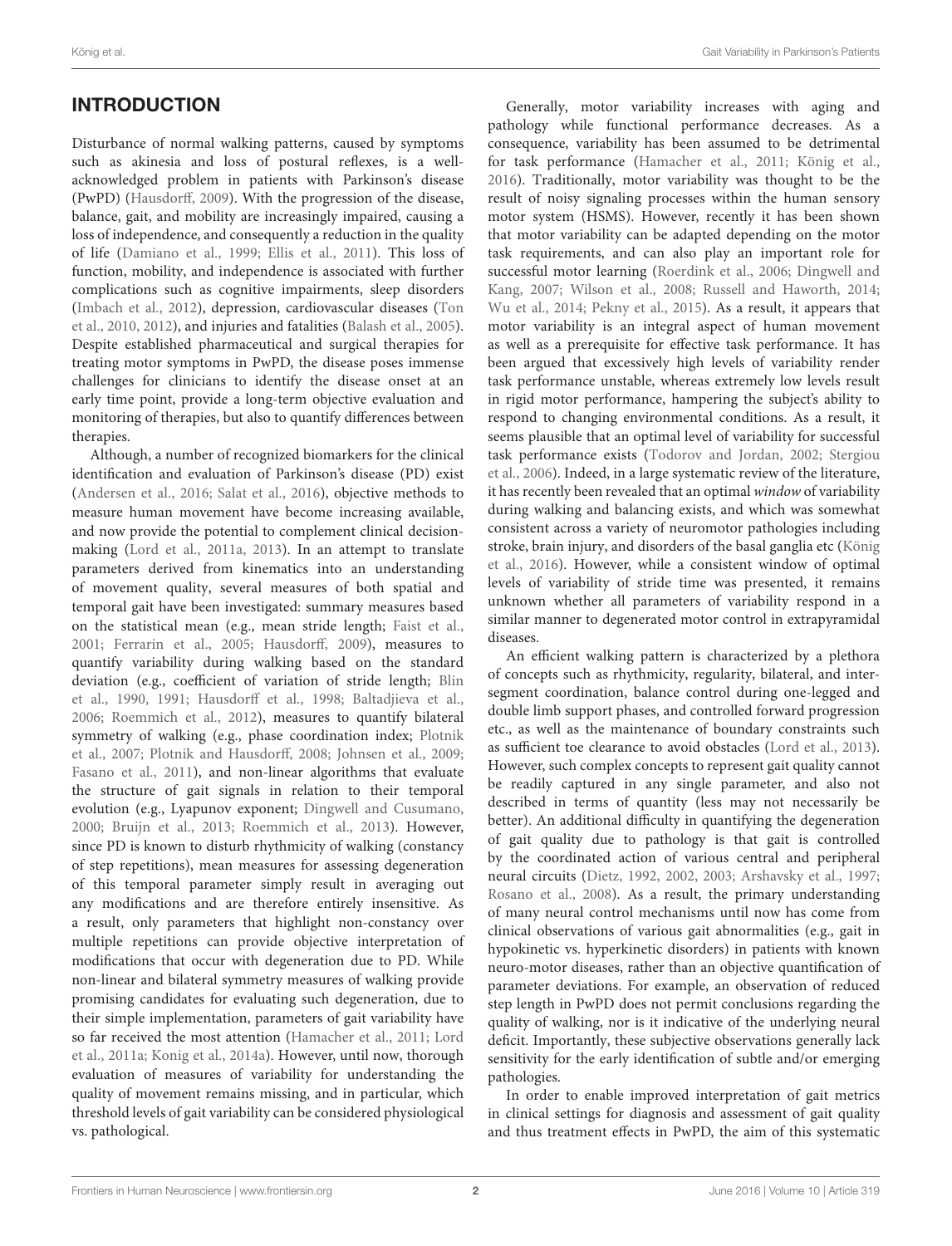literature review and meta-analysis was therefore to (1) establish whether different gait parameters are indicative of pathological disturbances of the HSMS in PwPD and (2) to define clear threshold values for healthy and pathological gait variability.

## METHODS

#### Literature Search and Selection

The data presented here comprises a follow-up analysis of a wider systematic review that compared motor variability in patients with various neurological diseases against the levels observed in asymptomatic subjects [\(König et al., 2016\)](#page-7-20). While it achieved a new perspective on the effect of pathology on stride time variability, providing for the first time a window of optimal variability, it did not address the distinct effects of pathology on different measures of gait. In this current study, we therefore focus specifically on literature assessing measures to quantify variability during walking based on the standard deviation in PwPD.

The original systematic literature search was conducted with the aim to comprehensively identify studies in which measures of motor variability during walking and standing were collected in both a cohort of healthy elderly and a cohort of patients with a neurological pathology [\(König et al., 2016\)](#page-7-20). There, a common search string was entered into four different databases (Pubmed, ISI Web of Knowledge, Embase and Ebsco). The search string contained Boolean operators such that an AND-combination of terms specified the task (e.g., walk<sup>\*</sup>), measure (e.g., variability), and cohort (e.g., Parkin<sup>\*</sup>). Within these categories synonyms as well as specifications of additional pathological cohorts were combined using the OR operator. The search was limited to original research articles published after the year 1980. Initially, the search revealed 13′ 195 publications potentially relevant for addressing the question of motor variability across neural pathologies. In two steps, eligibility of studies was assessed using the double-screening method (NK & NS) firstly on the titles and abstracts, followed by examining the methods section of each publication. Here, publications were selected according to pre-defined inclusion and exclusion criteria, and disagreement between reviewers was solved by consensus. Based on the 109 publications included in the original review, a further reduction of titles was undertaken in order to focus on studies addressing walking performance in PwPD, resulting in a total of 34 papers.

### Meta-Analysis

The aim of the meta-analysis was two-fold: Firstly, to determine threshold levels of gait variability that discriminates healthy controls (HCs) from PwPD, and secondly to identify whether all variability metrics are indeed elevated in PwPD. In order to achieve this, means and standard deviations (SD) of the various measures of gait variability for both asymptomatic and PwPD cohorts were extracted. In cases where standard error of the mean or 95% confidence intervals (95%CI) were presented, these values were translated into SD as recommended by Cochrane [\(Higgins,](#page-7-26) [2011\)](#page-7-26). An effect size (ES) for each study was then determined according to [Cohen \(1988\)](#page-7-27). In addition, each ES was corrected for sample size and adjusted to provide Hedges' g (Lipsey and Wilson, [2001\)](#page-7-28). Finally, parameters were grouped to account for different reporting metrics when e.g., coefficient of variation vs. standard deviation of the same parameter was reported. In order to assess the effect of different gait parameter groups in PwPD, a mean ES for each gait parameter group was calculated (ES′ ), with studies weighted according to their standard error of measure. Heterogeneity was then assessed using Cochrane's Q and  $I^2$  statistics.

A binary logistic regression (BLR) analysis was then performed on the most commonly reported gait parameter in order to assess how this parameter discriminates the two groups (i.e., HCs and PwPD). The logistic curve-fit was firstly analyzed using the Chi-square goodness-of-fit test, while the quality of the classification was evaluated using a receiver-operating characteristic (ROC) procedure. We then identified the optimal operating point, yoop with balanced levels of sensitivity as well as specificity.  $y_{oop}$  was then used in an inverse binary logistic regression function in order to assess the optimal threshold value  $x_{oop}$  for the most commonly reported gait measures (Equation 1):

$$
\frac{\log_e \left( \frac{y_{oop}}{1 - y_{oop}} - b_0 \right)}{b_1} = x_{oop} \tag{1}
$$

## RESULTS

The 34 publications addressing walking performance in PwPD included a total of 800 PwPD (mean age:  $65.6 \pm 12.2$  years) and 854 HCs (mean age:  $65.5 \pm 13.2$  years). Clinically, disease severity was most commonly evaluated using the Unified Parkinson's Disease Rating Scale (UPDRS part III) (17 studies; range of study means: 6.2 to 50.2), followed by the Hoehn and Yahr scale (9 studies; range of study means: 1.6 to 2.8). Seven studies tested patients in the off-medication condition, one study tested both "on" and "off," and the remaining studies measured in the onmedication state (electronic Supplementary Table 1). All studies measured subjects during overground walking for the evaluation of gait, most commonly using footswitches (11 studies) followed by pressure sensitive mats (8 studies), but also by using optical motion capture systems (7 studies). Within the 34 publications, some studies reported multiple gait parameters, resulting in a total of 63 reported ES-values, with an overall  $I^2$ -value of 42.3% and Cochrane's Q of 43.6. There were no significant differences between off-medication and on-medication trials ( $ES' = 0.71$  vs.  $ES' = 0.75$ ;  $p = 0.94$ ). Eight parameter groups were identified, with variability of stride time (SrT; 21 studies), variability of stride length (SrL; 11 studies) and variability of step length (StL; 10 studies) being the most frequent. The majority of parameter groups showed a positive ES' (ranging from  $SrL = 0.36 \pm 0.19$  to variability of double-limb support time  $= 1.30 \pm 0.51$ ), indicating a general increase in gait variability in PwPD compared to HCs (**[Figure 1](#page-5-0)**). Only the parameter groups of step width variability (StW) (3 studies;  $ES = -0.54 \pm 0.38$ ) and stance time variability (SaT) (2 studies;  $ES = -0.24 \pm 0.54$ ) revealed a negative  $ES'$ , indicative of lower levels of variability in PwPD as compared to HCs.

The BLR was conducted on the parameter SrT, including a total of 21 studies with 519 PwPD and 574 HCs, and revealed an area under the ROC curve of 0.74, with a sensitivity of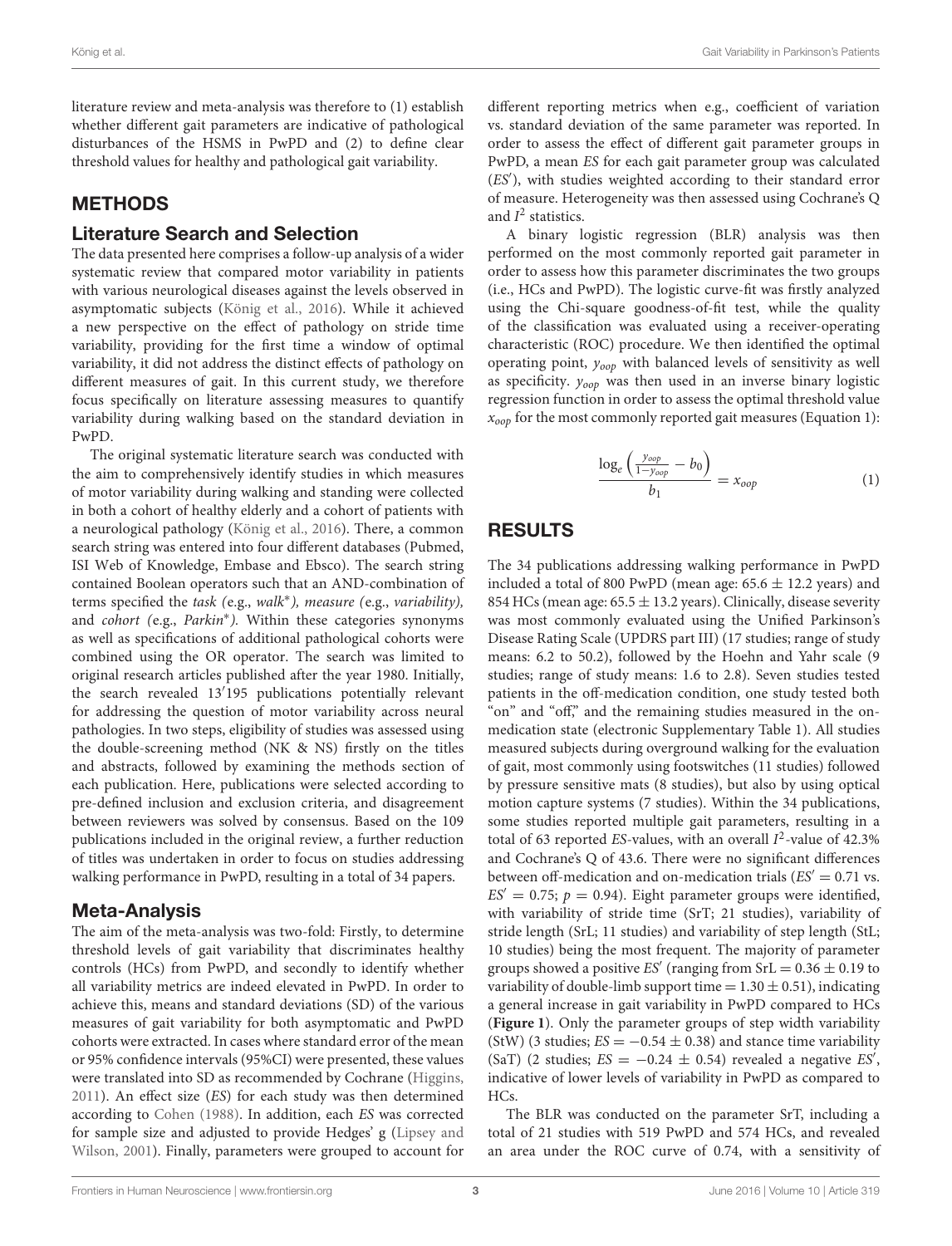

<span id="page-5-0"></span>variability of PwPD compared to the HCs.

<span id="page-5-1"></span>

| TABLE 1   Effect size statistics including the z-test and p-values across all parameter groups. |  |  |
|-------------------------------------------------------------------------------------------------|--|--|
|-------------------------------------------------------------------------------------------------|--|--|

|                     | Swing time | Stride time | Stride lenath | Step width | Step time | Step length | <b>Stance time</b> | Double-limb support time |
|---------------------|------------|-------------|---------------|------------|-----------|-------------|--------------------|--------------------------|
| Mean effect size    | 0.75       | 0.63        | 0.36          | $-0.54$    | 0.70      | 0.56        | $-0.24$            | 1.30                     |
| Mean standard error | 0.21       | 0.13        | 0.19          | 0.38       | 0.31      | 0.23        | 0.54               | 0.51                     |
| Comparisons         | 8          | 21          |               | 3          | 5         | 10          |                    | 3                        |
| $Z$ -test           | 3.48       | 4.99        | .94           | $-1.40$    | 2.23      | 2.43        | $-0.44$            | 2.66                     |
| p-value             | ${<}0.1$   | < 0.1       | < 0.1         | 0.16       | < 0.1     | < 0.1       | 0.66               | < 0.1                    |

An alpha level of 10% was used to indicate significant differences in this meta-analysis [\(Higgins, 2011\)](#page-7-26).

0.67 and a specificity of 0.78. In the inverse logistic regression, the corresponding  $x_{oop}$  value revealed an optimal coefficient of variation of SrT of 2.4% [95%CI; 1.9 to 3.9] to discriminate Parkinsonian gait from asymptomatic walking.

#### **DISCUSSION**

Measures of variability have become a popular target for the assessment of gait function in PwPD. However, until now normative values for physiological variability have been missing and it remains unclear how specific gait parameters and their combinations reflect a healthy walking pattern. This systematic review and meta-analysis now provide evidence that 2.4% stride time variability discriminates healthy from pathological walking. More importantly, however, this analysis of the literature has, for the first time, considered how different gait parameters are indicative of pathological disturbances of the HSMS in PwPD. Here, contrary to the common observation of increased levels of variability during gait in these patients, the parameter of step width variability is decreased, hence indicating less flexible motor performance.

The majority of gait parameter groups showed positive ES between PwPD and asymptomatic elderly subjects. This indicates elevated levels of variability during walking in PwPD, which has been associated with reduced walking stability (Dingwell and Kang, [2007;](#page-7-21) [Toebes et al., 2012\)](#page-8-15) as well as a risk factor for falling [\(Hausdorff et al., 1997;](#page-7-29) [Hamacher et al., 2011;](#page-7-18) Kobayashi et al., [2014;](#page-7-30) [Konig et al., 2014a\)](#page-7-19), which is a common problem in advanced PwPD cohorts [\(Wood et al., 2002;](#page-8-16) [Schaafsma et al.,](#page-8-17) [2003;](#page-8-17) [Allen et al., 2011\)](#page-7-31). Here, the parameter of stride time variability in particular has shown to be sensitive in the prediction of falls [\(Hamacher et al., 2011;](#page-7-18) [Konig et al., 2014a\)](#page-7-19), possibly since variability of temporal gait measures (e.g., stride and step time) depicts the concept of walking rhythmicity, where increased temporal variability is typically associated with observations of unsteady gait [\(Frenkel-Toledo et al., 2005;](#page-7-32) [Lord et al., 2013\)](#page-7-7). From a neurophysiological perspective, one of the functions of the basal ganglia, in particular the posterior putamen, substantia nigra and globus pallidus, is to maintain rhythmicity during repetitive motor tasks [\(Plotnik and Hausdorff, 2008;](#page-8-5) Takakusaki et al., [2008;](#page-8-18) [Lord et al., 2011b;](#page-7-33) [Wu et al., 2015\)](#page-8-19), which is supported by the fact that intervention to these structures in the form of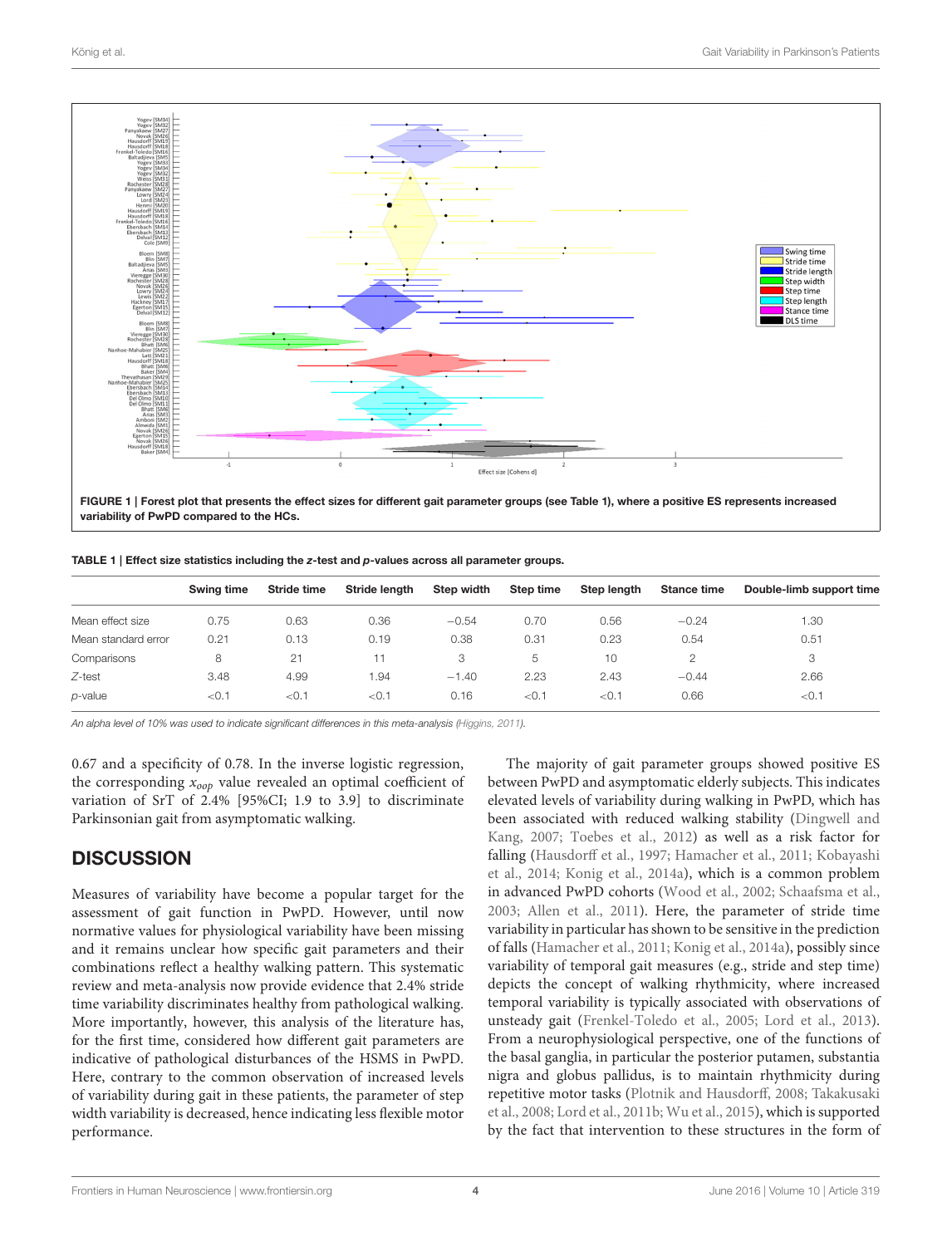either dopamine replacement therapy or deep brain stimulation has been shown to reverse degenerative changes to temporal variability [\(Schaafsma et al., 2003;](#page-8-17) [Hausdorff et al., 2009;](#page-7-34) Bryant et al., [2016\)](#page-7-35). It therefore seems entirely plausible that malfunction or degeneration of specific basal ganglia structures might directly contribute to increased temporal variability during gait in PwPD.

Unexpectedly, two parameter groups showed average negative effect sizes, which is representative of reduced variability during walking in PwPD. While variability of stance time exhibited negative ES′ , this parameter was only represented by two extremely inconsistent studies and therefore clearly requires further investigation before meaningful conclusions can be drawn. For the parameter of step width variability, however, three studies revealed a highly consistent  $ES'$  of  $-0.54$ . This indicates that the performance of the patients was less variable, or in other words more rigid, than HCs. Step width variability has been associated with balance performance during walking (Gabell and Nayak, [1984\)](#page-7-36). It is well-established that in PwPD, static as well as dynamic balance is commonly disturbed [\(Allen et al., 2011;](#page-7-31) [Park et al., 2015;](#page-8-20) [Rinalduzzi et al., 2015\)](#page-8-21) but also that dopamine replacement therapy usually lacks efficacy for reversing the effect [\(Rocchi et al., 2002;](#page-8-22) [Benatru et al., 2008;](#page-7-37) [Curtze et al., 2015\)](#page-7-38), suggesting that neurophysiological structures other than dopasensitive cortico-basal circuits [\(Takakusaki et al., 2008\)](#page-8-18) (i.e., basal ganglia) are involved in the control of balance during gait (Curtze et al., [2015;](#page-7-38) [Mancini et al., 2015\)](#page-8-23). Here, the pedunculopontine nucleus (PPN) has recently received considerable attention as a major protagonist involved in the control of balance (Hamani et al., [2007;](#page-7-39) [Stefani et al., 2007;](#page-8-24) [Takakusaki et al., 2008;](#page-8-18) Jahn and Dieterich, [2011;](#page-7-40) [Mancini et al., 2015;](#page-8-23) [Wu et al., 2015\)](#page-8-19). Thus, we hypothesize that the observation of the opposite effect in step width variability in PwPD (i.e., reduced) as compared to parameters of temporal variability, could be explained by the selective effects of pathology on different neurological structures.

From a human movement perspective, however, the observed reduction in step width (spatial) variability, together with an increase in all temporal parameters of variability, might alternatively be explained by a motor compensation mechanism. Here, rather than the direct degeneration of specific neurophysiological structures that exclusively govern particular gait parameters, the loss of control over walking rhythmicity might be actively counter-balanced by tighter regulation of spatial parameters of movement, specifically step width. Here, it should be noted that the greatest effect sizes were observed in the parameter group of double-limb support time (DLS), which is a temporal parameter—therefore affected by disturbances to gait rhythmicity—but one that is also strongly associated with dynamic balance during walking [\(Lord et al., 2011b\)](#page-7-33). It is therefore conceivable that patients with increased temporal variability compensate by regulating their step width. Such alternative control mechanisms would suggest that balance maintenance is a complex motor function that requires control of both spatial (e.g., step width) and temporal (e.g., DLS and stride time) domains [\(Todorov and Jordan,](#page-8-12) [2002\)](#page-8-12), and therefore probably also requires the involvement of different neurophysiological structures. However, further investigation is clearly required to improve our understanding of the relationships between different gait characteristics and their interaction, as well as specific pathophysiology in PwPD.

There are certain limitations to this systematic review of the literature that must be considered when interpreting the presented results. Firstly, the reliability consistency of testing protocols applied in the studies should be considered. Specifically, it has been argued that at least 50 steps are required to ensure reliable measures for walking variability [\(Konig et al.,](#page-7-41) [2014b\)](#page-7-41), which was only fulfilled in 13 of the 34 (38%) studies. However, testing protocols within a study were similar for both the PwPD and HC groups, and therefore the approaches used possessed equal levels of reliability. Previously, it was shown that low reliability is caused by random error effects and its influence on the derived effect size is therefore negligible [\(Konig et al.,](#page-7-41) [2014b\)](#page-7-41). However, it is strongly suggested that walking protocols include the assessment of more than 50 steps in future studies. Secondly, a common limitation of reviews is their dependency on publication bias. It seems plausible that results contradicting common expectation on the relationship between pathological and healthy walking performance (i.e., PwPD should exhibit increased variability) are less likely to be published. This results in a relatively higher number of studies presenting positive ESs, which will overestimate the generalized effect of Parkinson's disease on walking performance. For the presented meta-analysis of the literature, such bias could have affected our estimation of the threshold level for stride time variability.

In conclusion, this systematic review and meta-analysis of the literature provides the highest level of evidence for a threshold of 2.4% CV of stride time to discriminate healthy from Parkinsonian gait. Furthermore, it has been shown, that not all gait parameters are equally increased in PwPD. In particular, a decrease in step width variability might be indicative of selective damage to specific neurophysiological structures or alternatively an important compensation mechanism for maintenance of gait stability. Although, the aetiology of disturbed gait characteristics remains to be elucidated, this systematic review is the most comprehensive study to examine the complex interplay between spatial and temporal control in gait in PwPD. However, an accurate analysis of neurophysiological damage in PwPD, together with a reliable and comprehensive assessment walking parameters could lay the foundations for improving our understanding of disturbed walking and control mechanisms during walking in man.

## AUTHOR CONTRIBUTIONS

NK, Data collection and analysis and writing of manuscript. NS, Data collection and analysis and statistical analysis. CB, Interpretation of results and writing of manuscript. WT, Conceptual design of study and writing of manuscript.

### SUPPLEMENTARY MATERIAL

The Supplementary Material for this article can be found [online at: http://journal.frontiersin.org/article/10.3389/fnhum.](http://journal.frontiersin.org/article/10.3389/fnhum.2016.00319) 2016.00319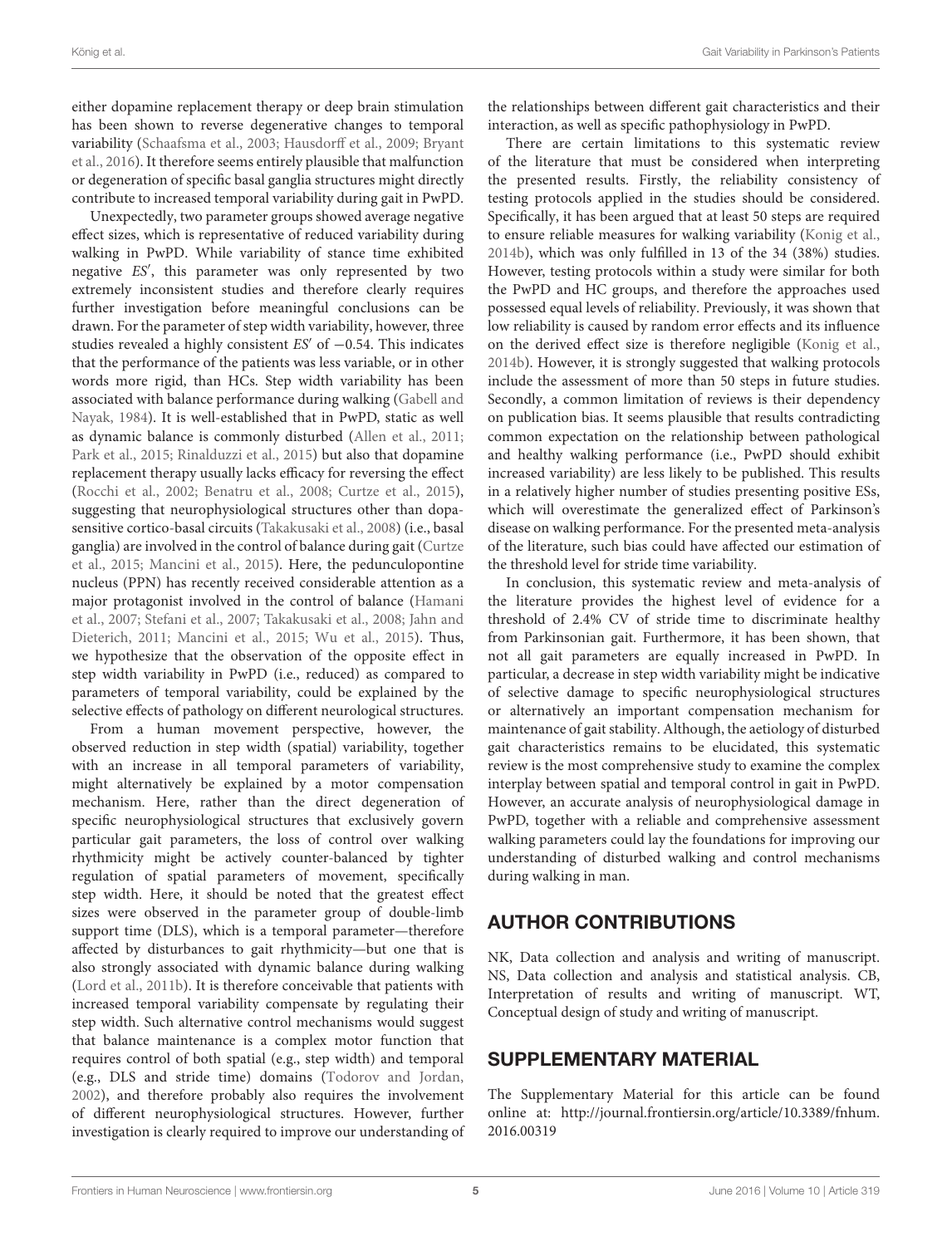### **REFERENCES**

- <span id="page-7-31"></span>Allen, N. E., Sherrington, C., Paul, S. S., and Canning, C. G. (2011). Balance and falls in Parkinson's disease: a meta-analysis of the effect of exercise and motor training. Mov. Disord. 26, 1605–1615. doi: 10.1002/mds.23790
- <span id="page-7-5"></span>Andersen, A. D., Binzer, M., Stenager, E., and Gramsbergen, J. B. (2016). Cerebrospinal fluid biomarkers for Parkinson's disease - a systematic review. Acta Neurol. Scand. doi: 10.1111/ane.12590. [Epub ahead of print].
- <span id="page-7-25"></span>Arshavsky, Y. I., Deliagina, T. G., and Orlovsky, G. N. (1997). Pattern generation. Curr. Opin. Neurobiol. 7, 781–789. doi: 10.1016/S0959-4388(97)80136-5
- <span id="page-7-4"></span>Balash, Y., Peretz, C., Leibovich, G., Herman, T., Hausdorff, J. M., and Giladi, N. (2005). Falls in outpatients with Parkinson's disease: frequency, impact and identifying factors. J. Neurol. 252, 1310–1315. doi: 10.1007/s00415-005- 0855-3
- <span id="page-7-13"></span>Baltadjieva, R., Giladi, N., Gruendlinger, L., Peretz, C., and Hausdorff, J. M. (2006). Marked alterations in the gait timing and rhythmicity of patients with de novo Parkinson's disease. Eur. J. Neurosci. 24, 1815–1820. doi: 10.1111/j.1460- 9568.2006.05033.x
- <span id="page-7-37"></span>Benatru, I., Vaugoyeau, M., and Azulay, J. P. (2008). Postural disorders in Parkinson's disease. Neurophysiol. Clin. 38, 459–465. doi: 10.1016/j.neucli.2008.07.006
- <span id="page-7-11"></span>Blin, O., Ferrandez, A. M., Pailhous, J., and Serratrice, G. (1991). Dopa-sensitive and dopa-resistant gait parameters in Parkinson's disease. J. Neurol. Sci. 103, 51–54. doi: 10.1016/0022-510X(91)90283-D
- <span id="page-7-10"></span>Blin, O., Ferrandez, A. M., and Serratrice, G. (1990). Quantitative analysis of gait in Parkinson patients: increased variability of stride length. J. Neurol. Sci. 98, 91–97. doi: 10.1016/0022-510X(90)90184-O
- <span id="page-7-17"></span>Bruijn, S. M., Meijer, O. G., Beek, P. J., and van Dieen, J. H. (2013). Assessing the stability of human locomotion: a review of current measures. J. R. Soc. Interface 10, 20120999. doi: 10.1098/rsif.2012.0999
- <span id="page-7-35"></span>Bryant, M. S., Rintala, D. H., Hou, J. G., Collins, R. L., and Protas, E. J. (2016). Gait variability in Parkinson's disease: levodopa and walking direction. Acta Neurol Scand. 134, 83–86. doi: 10.1111/ane.12505
- <span id="page-7-27"></span>Cohen, J. (1988). Statistical Power Analysis for the Behavioral Sciences, 2nd Edn. Mahwah: Lawrence Erlbaum Associates Inc.
- <span id="page-7-38"></span>Curtze, C., Nutt, J. G., Carlson-Kuhta, P., Mancini, M., and Horak, F. B. (2015). Levodopa is a double-edged sword for balance and gait in people with Parkinson's Disease. Mov. Disord. 30, 1361–1370. doi: 10.1002/mds.26269
- <span id="page-7-1"></span>Damiano, A. M., Snyder, C., Strausser, B., and Willian, M. K. (1999). A review of health-related quality-of-life concepts and measures for Parkinson's disease. Qual. Life Res. 8, 235–243. doi: 10.1023/A:1008823222574
- <span id="page-7-22"></span>Dietz, V. (1992). Human neuronal control of automatic functional movements: interaction between central programs and afferent input. Physiol. Rev. 72, 33–69.
- <span id="page-7-23"></span>Dietz, V. (2002). Proprioception and locomotor disorders. Nat. Rev. Neurosci. 3, 781–790. doi: 10.1038/nrn939
- <span id="page-7-24"></span>Dietz, V. (2003). Spinal cord pattern generators for locomotion. Clin. Neurophysiol. 114, 1379–1389. doi: 10.1016/S1388-2457(03)00120-2
- <span id="page-7-16"></span>Dingwell, J. B., and Cusumano, J. P. (2000). Nonlinear time series analysis of normal and pathological human walking. Chaos 10, 848–863. doi: 10.1063/1.1324008
- <span id="page-7-21"></span>Dingwell, J. B., and Kang, H. G. (2007). Differences between local and orbital dynamic stability during human walking. J. Biomech. Eng. 129, 586–593. doi: 10.1115/1.2746383
- <span id="page-7-2"></span>Ellis, T., Cavanaugh, J. T., Earhart, G. M., Ford, M. P., Foreman, K. B., and Dibble, L. E. (2011). Which measures of physical function and motor impairment best predict quality of life in Parkinson's disease? Parkinsonism Relat. Disord. 17, 693–697. doi: 10.1016/j.parkreldis.2011.07.004
- <span id="page-7-8"></span>Faist, M., Xie, J., Kurz, D., Berger, W., Maurer, C., Pollak, P., et al. (2001). Effect of bilateral subthalamic nucleus stimulation on gait in Parkinson's disease. Brain 124(Pt 8), 1590–1600. doi: 10.1093/brain/124.8.1590
- <span id="page-7-15"></span>Fasano, A., Herzog, J., Seifert, E., Stolze, H., Falk, D., Reese, R., et al. (2011). Modulation of gait coordination by subthalamic stimulation improves freezing of gait. Mov. Disord. 26, 844–851. doi: 10.1002/mds.23583
- <span id="page-7-9"></span>Ferrarin, M., Rizzone, M., Bergamasco, B., Lanotte, M., Recalcati, M., Pedotti, A., et al. (2005). Effects of bilateral subthalamic stimulation on gait kinematics and kinetics in Parkinson's disease. Exp. Brain Res. 160, 517–527. doi: 10.1007/s00221-004-2036-5
- <span id="page-7-32"></span>Frenkel-Toledo, S., Giladi, N., Peretz, C., Herman, T., Gruendlinger, L., and Hausdorff, J. M. (2005). Effect of gait speed on gait rhythmicity in Parkinson's disease: variability of stride time and swing time respond differently. J. Neuroeng. Rehabil. 2:23. doi: 10.1186/1743-0003-2-23
- <span id="page-7-36"></span>Gabell, A., and Nayak, U. S. (1984). The effect of age on variability in gait. J. Gerontol. 39, 662–666. doi: 10.1093/geronj/39.6.662
- <span id="page-7-18"></span>Hamacher, D., Singh, N. B., Van Dieen, J. H., Heller, M. O., and Taylor, W. R. (2011). Kinematic measures for assessing gait stability in elderly individuals: a systematic review. J. R. Soc. Interface 8, 1682–1698. doi: 10.1098/rsif.2011.0416
- <span id="page-7-39"></span>Hamani, C., Stone, S., Laxton, A., and Lozano, A. M. (2007). The pedunculopontine nucleus and movement disorders: anatomy and the role for deep brain stimulation. Parkinsonism Relat. Disord. 13(Suppl. 3), S276–S280. doi: 10.1016/S1353-8020(08)70016-6
- <span id="page-7-0"></span>Hausdorff, J. M. (2009). Gait dynamics in Parkinson's disease: common and distinct behavior among stride length, gait variability, and fractal-like scaling. Chaos 19, 026113. doi: 10.1063/1.3147408
- <span id="page-7-12"></span>Hausdorff, J. M., Cudkowicz, M. E., Firtion, R., Wei, J. Y., and Goldberger, A. L. (1998). Gait variability and basal ganglia disorders: stride-to-stride variations of gait cycle timing in Parkinson's disease and Huntington's disease. Mov. Disord. 13, 428–437. doi: 10.1002/mds.870130310
- <span id="page-7-29"></span>Hausdorff, J. M., Edelberg, H. K., Mitchell, S. L., Goldberger, A. L., and Wei, J. Y. (1997). Increased gait unsteadiness in community-dwelling elderly fallers. Arch. Phys. Med. Rehabil. 78, 278–283. doi: 10.1016/S0003-9993(97)90034-4
- <span id="page-7-34"></span>Hausdorff, J. M., Gruendlinger, L., Scollins, L., O'Herron, S., and Tarsy, D. (2009). Deep brain stimulation effects on gait variability in Parkinson's disease. Mov. Disord. 24, 1688–1692. doi: 10.1002/mds.22554
- <span id="page-7-26"></span>Higgins, P. T. S. (2011). G. Cochrane Handbook for Systematic Reviews of Interventions, Version 5.1.0 [updated March 2011]. 2011 [cited 2015 02.02.2015]; Available online at: [www.chochrane-handbook.org](http://www.chochrane-handbook.org)
- <span id="page-7-3"></span>Imbach, L. L., Werth, E., Kallweit, U., Sarnthein, J., Scammell, T. E., and Baumann, C. R. (2012). Inter-hemispheric oscillations in human sleep. PLoS ONE 7:e48660. doi: 10.1371/journal.pone.0048660
- <span id="page-7-40"></span>Jahn, K., and Dieterich, M. (2011). Recent advances in the diagnosis and treatment of balance disorders. J. Neurol. 258, 2305–2308. doi: 10.1007/s00415-01 1-6286-4
- <span id="page-7-14"></span>Johnsen, E. L., Mogensen, P. H., Sunde, N. A., and Ostergaard, K. (2009). Improved asymmetry of gait in Parkinson's disease with DBS: gait and postural instability in Parkinson's disease treated with bilateral deep brain stimulation in the subthalamic nucleus. Mov. Disord. 24, 590–597. doi: 10.1002/mds. 22419
- <span id="page-7-30"></span>Kobayashi, Y., Hobara, H., Matsushita, S., and Mochimaru, M. (2014). Key joint kinematic characteristics of the gait of fallers identified by principal component analysis. J. Biomech. 47, 2424–2429. doi: 10.1016/j.jbiomech.2014.04.011
- <span id="page-7-41"></span>Konig, N., Singh, N. B., von Beckerath, J., Janke, L., and Taylor, W. R. (2014b). Is gait variability reliable? An assessment of spatio-temporal parameters of gait variability during continuous overground walking. Gait Posture 39, 615–617. doi: 10.1016/j.gaitpost.2013.06.014
- <span id="page-7-19"></span>Konig, N., Taylor, W. R., Armbrecht, G., Dietzel, R., and Singh, N. B. (2014a). Identification of functional parameters for the classification of older female fallers and prediction of 'first-time' fallers. J. R. Soc. Interface 11:20140353. doi: 10.1098/rsif.2014.0353
- <span id="page-7-20"></span>König, N., Taylor. W. R., Baumann, C. H., Wenderoth, N., and Singh, N. B. (2016). Revealing the quality of movement: a meta-analysis review to quantify the thresholds to pathological variability during standing and walking. Neurosci. Biobehav. Rev. 68, 111–119. doi: 10.1016/j.neubiorev.2016.03.035
- <span id="page-7-28"></span>Lipsey, M. W., and Wilson, D. B. (2001). Practical Meta-Analysis, Vol. 49. London: Sage Publications.
- <span id="page-7-33"></span>Lord, S., Baker, K., Nieuwboer, A., Burn, D., and Rochester, L. (2011b). Gait variability in Parkinson's disease: an indicator of non-dopaminergic contributors to gait dysfunction? J. Neurol. 258, 566–572. doi: 10.1007/s00415- 010-5789-8
- <span id="page-7-7"></span>Lord, S., Galna, B., and Rochester, L. (2013). Moving forward on gait measurement: toward a more refined approach. Mov. Disord. 28, 1534–1543. doi: 10.1002/mds.25545
- <span id="page-7-6"></span>Lord, S., Howe, T., Greenland, J., Simpson, L., and Rochester, L. (2011a). Gait variability in older adults: a structured review of testing protocol and clinimetric properties. Gait Posture 34, 443–450. doi: 10.1016/j.gaitpost.2011.07.010